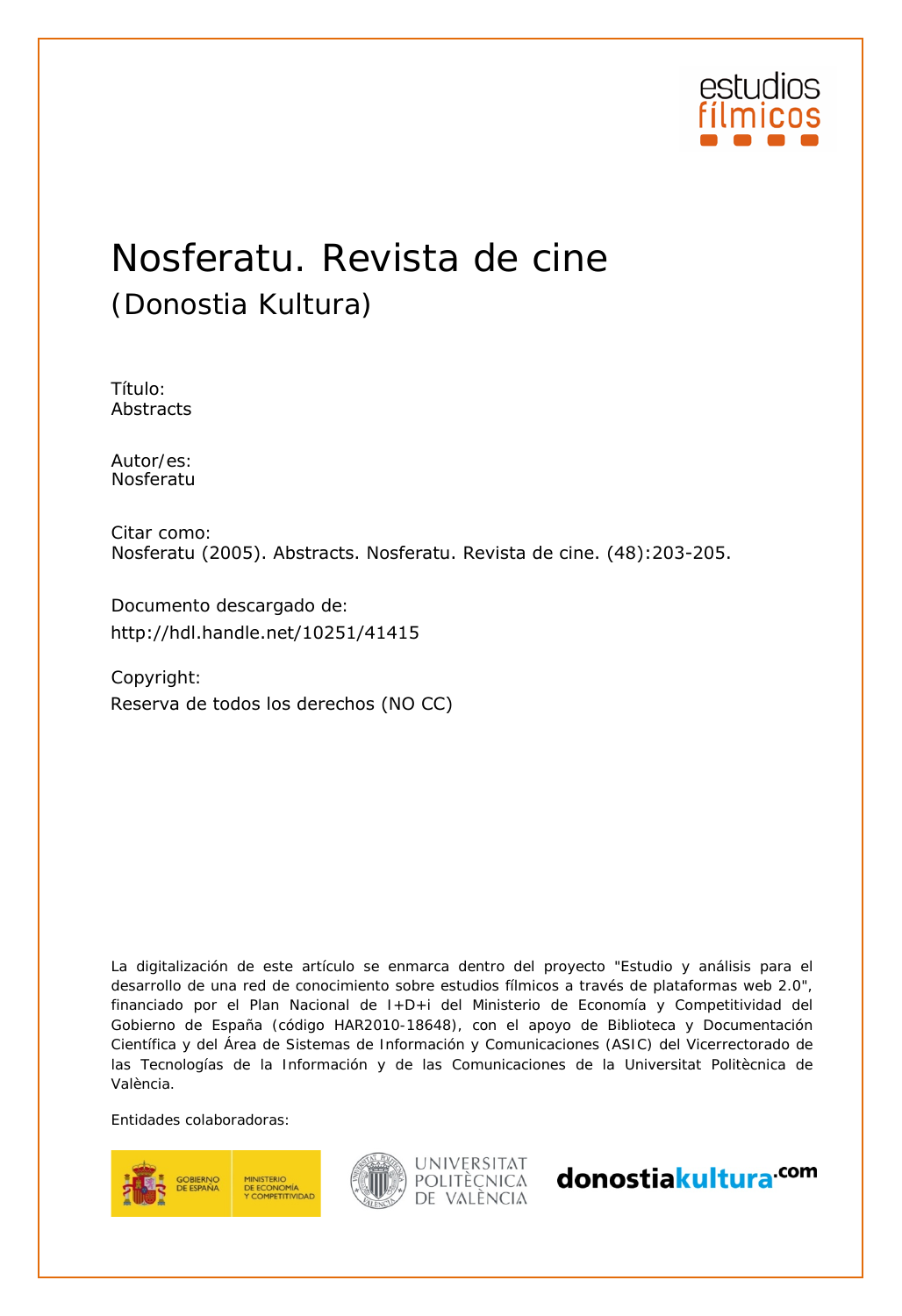# Abstracts



El puchero hierve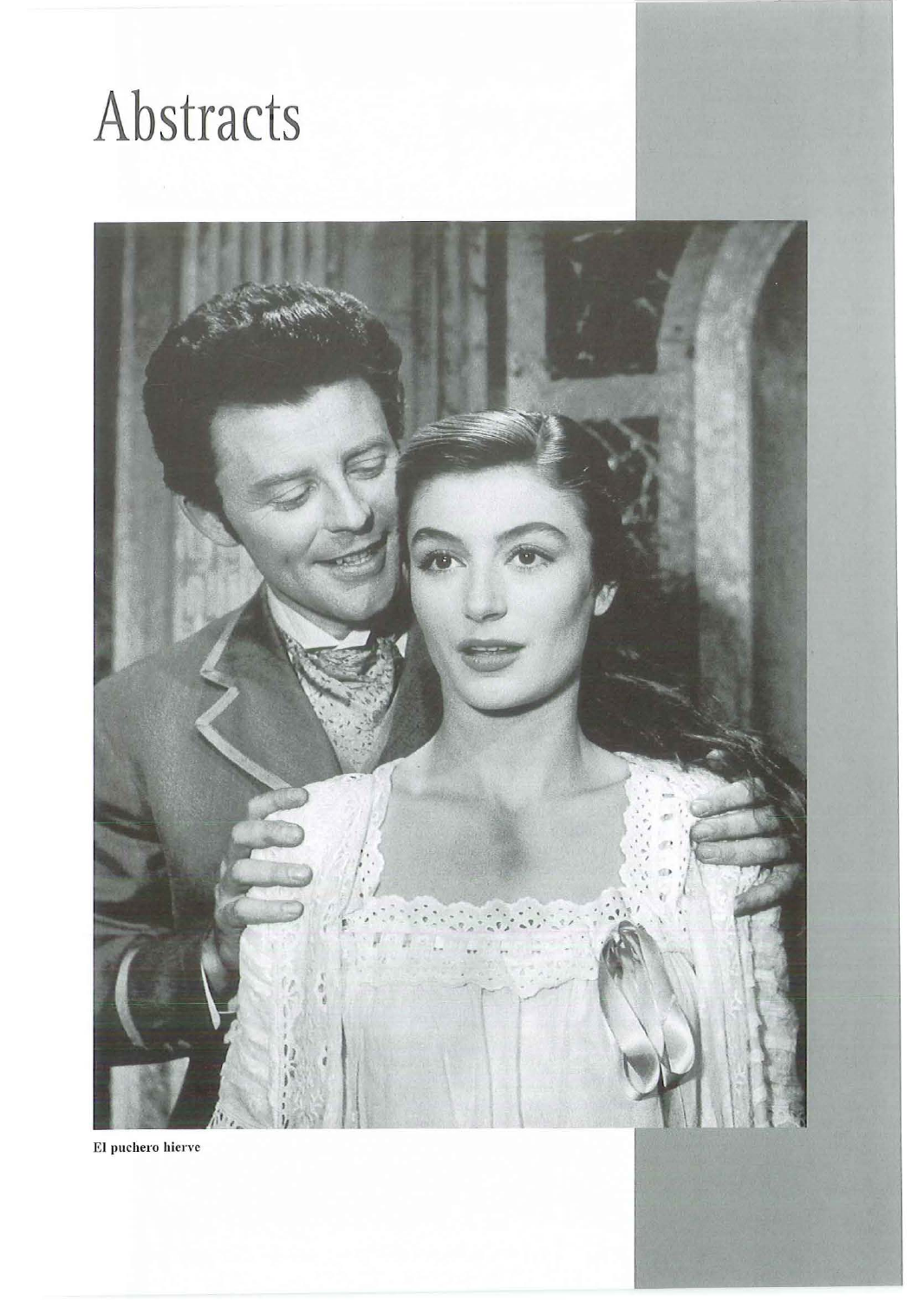# ENTERTAINMENT CINEMA FOR A COUNTRY IMPRISONED **BY ITS PAST**

Pilar Martínez-Vasseur

The objective of this article is to analyse the economic, social, cultural and political aspccts of post-war France, with particular focus on the world of film. 1t starts by cxarnining thc ideological legitimacy of thc Fourth Rcpublic, showing its rcpcrcussion on films from the pcriod (strong praise for the Resistance and amnesia when it comes to the Vichy government), going on to look at the changes to havc taken place in the French film industry at all levels, particularly that of policy. The articlc as a wholc serves to place new value on thc importance of the fifties in the development of cinematography in a France which -despitc the Cold \Var and Amcricanisation- was capablc of creating an industry competitive with the American markct, even though, as with the Occupation, it omitted to show the worst consequenccs of decolonisation in lndochina and Algiers.

#### THE GREAT CONSPIRATION Carlos Losilla

Having drawn a multifarious panorama of post-war France, where the battle between reviews and intellectuals of different ideologies was a lot more confusing than it looks at first glance, the author goes on to analyse various aspects of the reality of these years, when the "young Turks" of the *Cahiers du cinéma*, headed by Bazin, were about to win the fight against their "elders". The contempt for science, the return to a materialism of transcendentalist strain, or the onthological search for the essential are other factors which, in the author's opinion, explain the triumph of modernity represented by the Cahierists and visible in their movies, in their photographic images and in their writings. The article ends by stating that, with more or less success, these "young Turks" were capable of connecting to a certain idea of a France badly injured in the war as a result of its collaboration with thc Nazis, hcnce their rcjection of neo-realism and their backing, no matter how paradoxical it may seem, of Rossellini's cinema.

#### CHRONICLE OF A DELAYED DEATH Floreal Peleato

A film based on a good storyline or a film under construction? According to the author, the answer to this dilemma lies in the controversy between classic and modern unleashed on the subject of thc scriptwriters and French cinema of the time by Truftaut in his famous diatribe. To better understand the ins and outs of this confrontation, the article starts by examining the relationship between the cinema, theatre and literature during the years in question, going on to analyse the way in which the film review was born (with Bazin, Rohmer or Astruc) given its decisive influence on individual success. The author then makes an in-depth examination of Truffaut's article, underlining the farsightedness, ingeniousness and spitcfulness of his opinions. A detailed vindication of some of the works by Aurenche and Bost -which he compares to other movies directed by different members of the Nouvelle Vague- brings the article to a close.

#### THE GENRES. AMONG THE OLD FORMULAS, THE "CERTAIN TENDENCY" AND GENIUSES APART Imma Merino

Following a number of comments on the former battle between "young Turks" and the representatives of "papa's cinema" and how we may see it today, the author takes a detailed look at the principle film genres nurtured in France after the post-war period. The article therefore underlines the popularity enjoyed during these years by spy and farcical comedies and the cultural prestige of literary adaptations. She also looks at the success of Fcrnandel or Bourvil before stopping to take a look at the extraordinary figure of Jacques Tati. Lastly, the author goes over the main adventurc and drama movies to end by underlining thc growing importance at the time of cops'n'robbers movies, particularly by a director like Jean-Pierre Melville.

#### FRENCH DOCUMENTARY FROM THE LIBERATION UNTIL THE NOUVELLE VAGUE Antonio Weinrichter

lt is impossible to analyse the Frcneh documentary genre without first of all studying the situation of the industry in the country during the fifties. And that's precisely what the author of the article docs before cxamining the first documentarics by filmmakers likc L. Malle, A. Resnais, A. Varda or J. Rouch and underlining the ideological basis found by many of them in the theoretical formulations developed over these years by André Bazin. The increasc in documcntaries on French colonialism in Algiers or with an obvious political commitment, largely forbidden by thc French governmcnt, is similarly the objcct of study while he concludcs by underlining the essayistic tone running though of many of these works, the historical background of which he nlso gives.

# WHAT VERSAILLES TOLD US. ROUND OF FRENCH **VEDETTES**

Jesús García de Dueñas

The author starts by taking a look at the long list of French actors and actresses relegated to a dark corner of the memory whilc mentioning the names of others who seem for now to have escaped the blight of oblivion. He then goes on to discuss their professional backgrounds, listing the main movies of the time that reflect this subject and books of memoirs in which the actors have inscribed their personal experiences. He subsequently underlines the part played by many of these people during the Occupation and analyses the conscquences of this circumstancc on the dcvclopment of their professional careers. A last part lists the frequent love affairs which are also vital to understanding, although from another point of view, the development of Frcnch cinema during these years.

## THE END OF THE GREAT FIGURES. AMONG FIRE AND **EMBERS**

Joxean Fernández

A bricf introduction examining the way pre-war french lilmmakers behaved during the German Occupation serves as the starting point for an analysis of each one's professional career when the fighting came to an end. The author splits his analysis into three parts, grouping directors into each one according to the stance they adopted under the Vichy govcrnment, whcther it was collaborationism (Guitry, Pagnol and Gancc), a certain eclecticism (Le Chanois, Christian-Jacque and Carné) or opposition from exile (Chenal, Clair, Duvivier, Ophüls and Renoir). An analysis of the work produced by these directors after the Liberation constitutes the basic nucleus of this article, similarly looking at the unequal evolution experienced by each one.

#### THE WILD PARENTS. UNUSUAL CAREERS IN THE FRENCH CINEMA OF THE FOURTH REPUBLIC Imanol Zumalde Arregui Santos Zunzunegui Díez

Although French movies from the post-war period were largely of the Saturday night type with little aesthetical punch, we mustn't forget the presence of the big filmmakers who made a large part of their work during this period. Like the beads on a necklace, the authors break down and analysc -hased on the above-mentioned premisc- the mcaning of thc theory and work mcthods of Robert Bresson (the role of the actors, the acting, the *mise-en-scène...*), the characteristics of Cocteau's "narcissist cinema" or the groundbreaking tendency of Roquier or Malraux, ending with an cxamination of the work and style of thrcc key tilmmakers from the period: Becker, Melville and Leenhardt.

#### TRADITION AS ACADEMICISM José Enrique Montcrde

Having established the differences existing between French and Italian post-war cinema, the author underlines the continuity